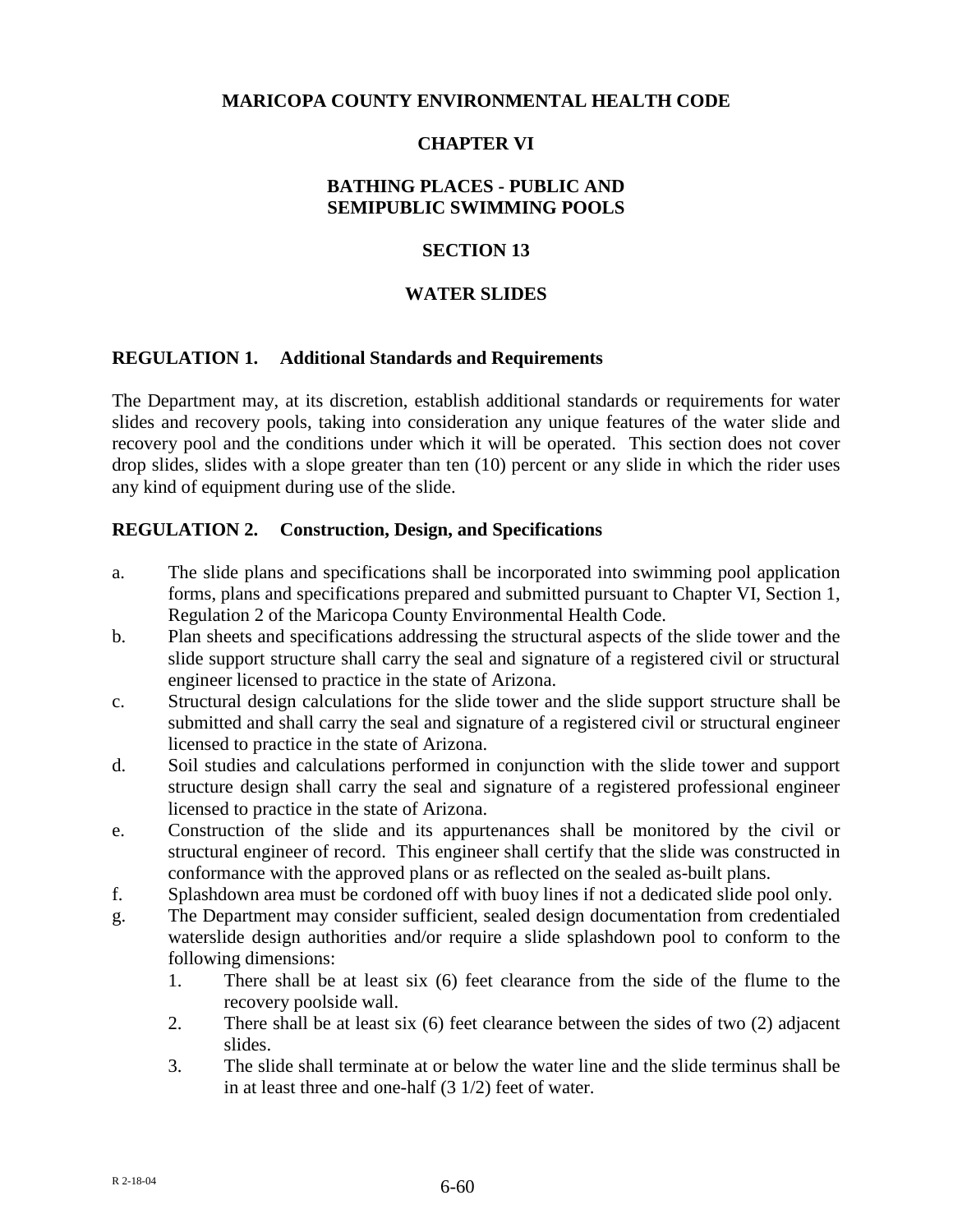- 4. The engineer or the slide manufacturer must provide calculations to justify the length of runout. In no case shall the runout be less than 25 feet.
- 5. The exit from the recovery pool area must consist of a set of stairs located at the opposite end of the recovery pool from the slide entrance.
- 6. Four (4) feet of walkway shall be provided around at least three (3) sides of the recovery pool and behind the slide in semipublic pools, and ten (10) feet of walkway shall be provided around at least three (3) sides of the recovery pool and behind the slide in public pools.
- 7. There must be at least four and one-half (4 1/2) feet (54 inches) clearance between the invert of the open flume and any object above the flume.
- 8. When the slide is not in use, a suitable barrier shall be placed at the bottom of the stairs of the slide to prevent bathers from entering the slide.
- 9. The area on the deck below the water slide and the stair tower must be fenced and made unavailable to pedestrian traffic.
- 10. Two (2) emergency shut off switches shall be provided for each slide circulation pump, one easily accessible by the lifeguard at the top of the flume and one (1) easily accessible by the lifeguard in the pool area.
- 11. A training program for the lifeguards shall also be submitted with slide pool plans for approval.

# **REGULATION 3. Lifeguards**

A minimum of two (2) lifeguards shall be on duty at the slide whenever it is in use. One (1) lifeguard at the top of the tower, and one (1) lifeguard at in the splashdown area. The lifeguards shall be in visual or voice contact at all times.

## **REGULATION 4. Operation, Maintenance and Management**

An operation and maintenance manual for the slide shall be prepared and submitted for review and approval. The manual shall contain, but not necessarily be limited to all of the following:

- a. A list of all mechanical equipment and equipment maintenance schedules,
- b. Slide tower and support structure inspection and maintenance schedule,
- c. Slide flume inspection and maintenance schedule,
- d. Slide safety and supervision provisions, and
- e. A lifeguard deployment plan.

## **REGULATION 5. Instruction Signage**

A sign shall be posted at the entrance of the slide tower informing bathers of the necessary safety procedures and informing bathers to follow the instructions of the lifeguard. The sign shall contain the following as a minimum:

- a. Follow the instructions of the lifeguard,
- b. One rider at a time,
- c. Feet first sliding only,
- d. No horseplay,
- e. Exit slide recovery area immediately,
- f. No kneeling or standing on the slide,
- g. Keep hands and feet inside slide,